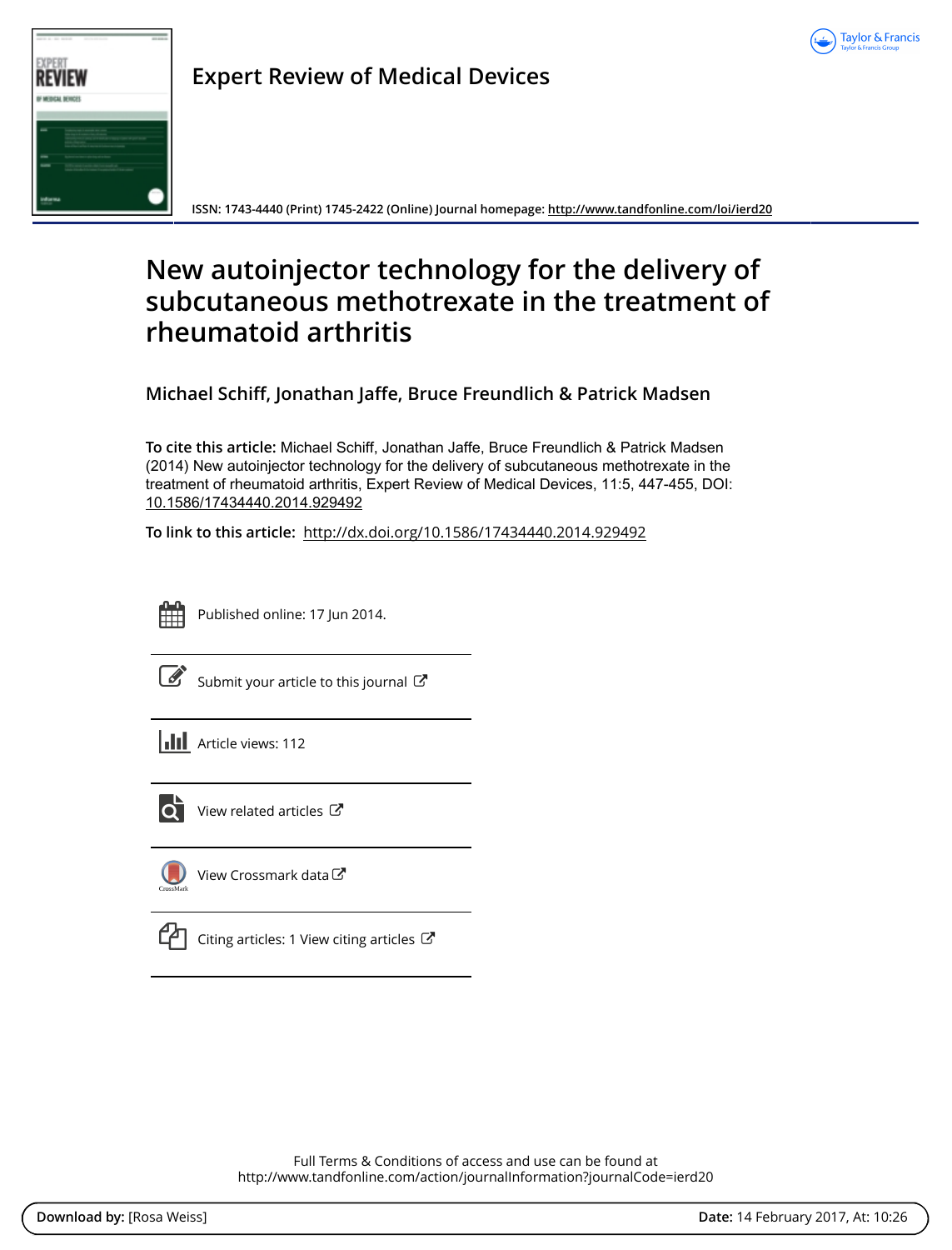

# New autoinjector technology for the delivery of subcutaneous methotrexate in the treatment of rheumatoid arthritis

Expert Rev. Med. Devices 11(5), 447–455 (2014)

### Michael Schiff\*<sup>1</sup>, Jonathan Jaffe<sup>2</sup>, Bruce Freundlich<sup>3,4</sup> and Patrick Madsen<sup>5</sup>

1 Department of Rheumatology, University of Colorado, Denver, CO,  $115A$ 

<sup>2</sup> Clinical Development, Antares Pharma, Inc., Ewing, NJ, USA <sup>3</sup>University of Pennsylvania School of Medicine, Philadelphia, PA, USA 4 Medical Affairs, Antares Pharma, Inc., Ewing, NJ, USA 5 Parenteral Products Division, Antares Pharma, Inc., Minneapolis, MN, USA \*Author for correspondence: Tel.: +1 303 773 8429 [michael.schiff@me.com](mailto:michael.schiff@me.com)

Methotrexate (MTX) is the cornerstone of treatment for rheumatoid arthritis (RA), and is widely used both as first-line therapy and as an important component of long-term therapy. Although subcutaneous MTX is typically delivered orally, parenteral administration offers benefits with respect to tolerability and systemic exposure, and may be an underutilized treatment option. The RA patient population presents specific challenges for safe and accurate administration of parenteral therapies, because of common symptoms of joint pain and limited manual dexterity. These challenges may contribute to the low incidence of parenteral MTX administration. A novel MTX autoinjector (MTXAI) was recently introduced, which is designed to facilitate subcutaneous MTX self-administration among patients with RA. Here we review the development and utility of the MTXAI in the treatment of RA, and discuss how this technology may facilitate the use of subcutaneous MTX.

KEYWORDS: auto-injector • disease-modifying antirheumatic drug • Otrexup • pre-filled syringe • rheumatoid arthritis • self-administration • subcutaneous methotrexate

Rheumatoid arthritis (RA) is a chronic inflammatory joint disease that affects approximately 1.5 million people in the USA, equivalent to almost 1% of the adult population [[1,2](#page-8-0)]. The inflammatory effects of RA typically manifest as pain, swelling, stiffness and limitations of motion, and are often observed in joints of the fingers, wrists and knees [[2\]](#page-8-0). Although RA cannot be cured by therapeutic intervention, effective treatment options have enabled many patients to achieve low-disease activity or remission, which have become important treatment goals [\[2](#page-8-0)–[4\]](#page-8-0).

Although major advances in disease outcomes were made possible by the advent of biological agents more than a decade ago, successes in the treatment of RA may also be attributed in large part to the efficacy of conventional disease-modifying antirheumatic drugs (DMARDs). Conventional DMARDs include methotrexate (MTX), hydroxychloroquine, sulfasalazine and leflunomide, and have been shown to be effective in controlling

symptoms, improving physical function and slowing the progressive joint damage associated with RA [[5](#page-8-0)]. Conventional DMARDs are recommended by both American and European guidelines as first-line treatment for RA; additional conventional or biological DMARDs may be added for patients with a poor prognosis or an inadequate response to first-line therapy [\[3,4](#page-8-0)]. Among the conventional DMARDs, MTX has largely emerged as the drug of choice because of its sustained efficacy as a long-term treatment, high levels of patient retention and manageable safety profile [\[2](#page-8-0)]. Worldwide, a majority of patients with RA receive MTX during the course of their treatment [\[6](#page-8-0),[7\]](#page-8-0), and MTX is considered by many rheumatologists to be the cornerstone of RA treatment.

MTX can be delivered either orally or parenterally; however, in the USA, MTX is most often administered orally [[8\]](#page-8-0). Oral MTX is generally effective and well tolerated, although the most common limitations are gastrointestinal (GI)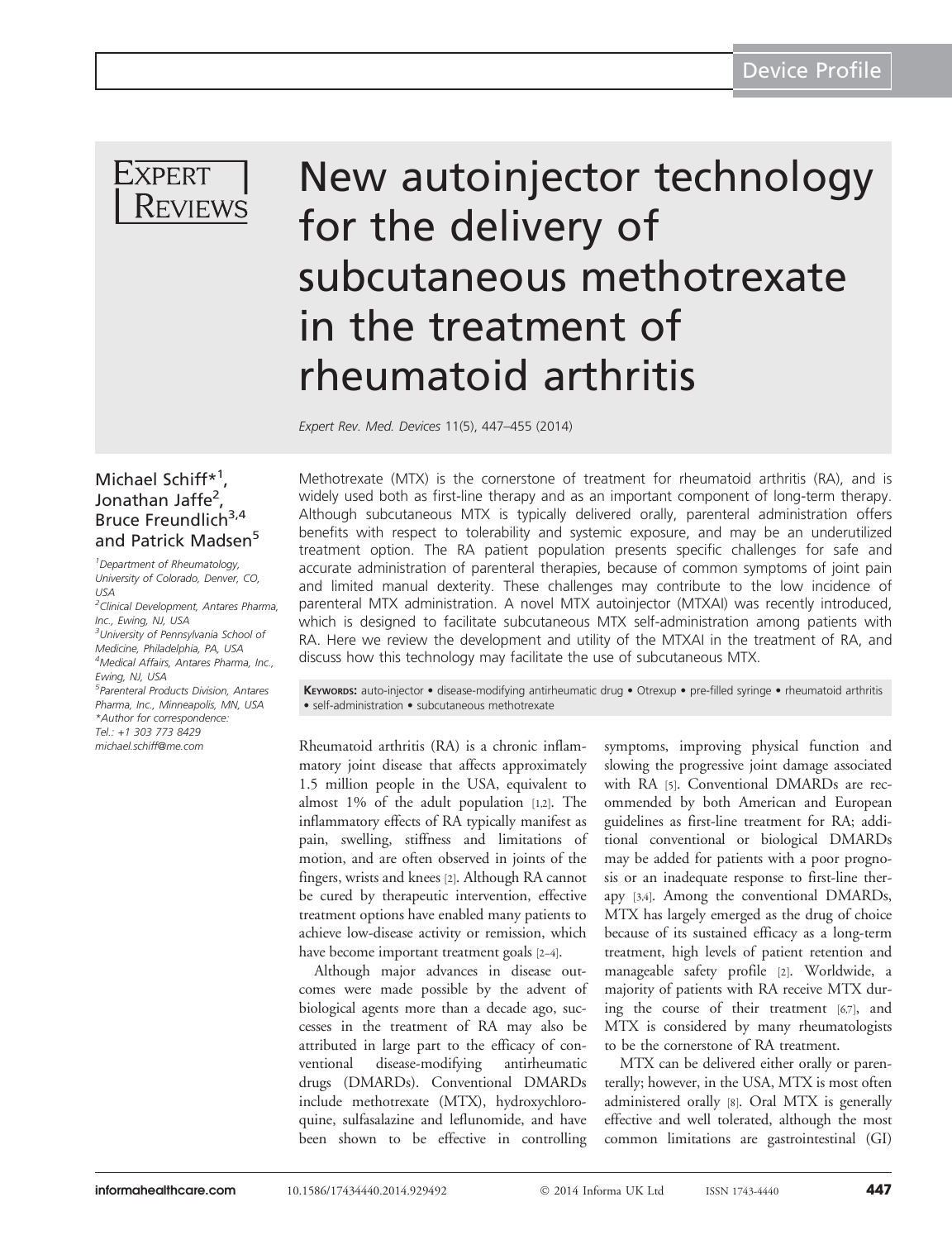intolerability and absorption at higher doses [\[7,9,10](#page-8-0)]. GI symptoms often include nausea, abdominal pain and diarrhea [\[11\]](#page-8-0), and are a frequent cause of treatment discontinuation [\[7](#page-8-0)]. As an alternative to oral MTX, parenteral MTX offers improved GI tolerability and improved systemic exposure [[9](#page-8-0)–[12](#page-8-0)]. Parenteral therapy appears to be an underutilized treatment option for patients with RA who are intolerant of or have an inadequate response to high doses of oral MTX, particularly in the USA.

The clinical benefit of a switch from oral to parenteral MTX was demonstrated in a randomized trial of MTX-naive patients with RA, in which patients experiencing an inadequate response to oral MTX were required to switch to an equivalent dose of subcutaneous MTX [\[13\]](#page-8-0). Following the switch to subcutaneous MTX, many patients who were inadequately responsive to oral MTX were able to achieve significant clinical responses, suggesting that parenteral MTX may benefit many patients who respond inadequately to oral MTX. The clinical utility of this therapeutic switch is further supported by additional studies involving patients with RA who changed their method of MTX administration, in which parenteral MTX was associated with significant clinical benefits over oral MTX [\[14](#page-8-0)–[16](#page-8-0)].

#### Overview of the market Current use of parenteral MTX

Despite the advantages of parenteral MTX over oral MTX regarding systemic exposure and GI tolerability, an estimated 5% or fewer patients with RA in the USA receive parenteral MTX [[8](#page-8-0)]. Many of the difficulties associated with manual injections involving a standard vial, needle and syringe may be exacerbated by the functional limitations that are common in patients with RA; joint pain and impaired mobility frequently limit patients' ability to complete activities requiring manual dexterity or grip strength, such as typing, writing or holding a book to read [[17](#page-8-0),[18](#page-8-0)]. Patients with RA may therefore struggle with manually measuring and injecting a complete MTX dose. Oftentimes these limitations may be overcome with the aid of a spouse or caregiver who can handle the patient's injections; however, risks associated with accidental needle-stick injury, anxiety concerning the use of needles and potential dose inaccuracies may cause patients and physicians to avoid manual MTX injections. Historical shortages in the availability of MTX vials [[19](#page-8-0),[20](#page-8-0)] may have also contributed to a reluctance among physicians to prescribe parenteral MTX. Additionally, the classification of MTX as a hazardous drug by the US Department of Labor, Occupational Safety & Health Administration Hazard Communication Standard necessitates burdensome regulatory requirements of all individuals involved in its use, including formal training, the use of protective gloves and safety glasses, and monitoring for biological effects [\[21](#page-8-0)]. Together these issues may contribute to the low use of parenteral MTX among patients with RA in the USA.

#### Advantages of autoinjector technology

Prefilled autoinjector (AI) technology is one approach that can be utilized to reduce the limitations of manual injections. AIs enable patients to self-administer prescribed premeasured doses of drugs parenterally, and AIs have been successfully adopted for the delivery of a variety of drugs, including epinephrine, interferon- $\beta$  and various antitumor necrosis factor therapies [\[22](#page-8-0)–[25](#page-8-0)]. Compared with manual injections, a major advantage of AIs is the eliminated need for patients to measure injection volumes from a vial, which may improve both safety and treatment accuracy. Techniques that minimize patient contact with the needle, such as safety shields and automatic needle retraction, may also improve safety and patient anxiety concerning the handling of needles [[26](#page-8-0)]. Furthermore, the improved ease of use of AIs may promote independent self-administration, thereby reducing the need for caregiver assistance or officebased treatment.

Several AIs have been approved for the delivery of biological therapies among patients with RA [[22](#page-8-0),[23](#page-8-0),[27](#page-8-0)], suggesting that AI technology carries particular value for parenteral drug administration within this patient population. Preference studies have shown that AIs are preferred over manual injections, both among patients with RA and healthy volunteers [\[28,29](#page-8-0)]. Importantly, this preference may increase treatment adherence [\[30\]](#page-8-0), thereby improving patient outcomes.

#### Introduction to the device Development

Antares Pharma Inc. (previously Medi-Ject Corporation) has been involved in designing and manufacturing drug delivery systems for more than 40 years and has recently developed a patented MTX autoinjector (MTXAI) (Otrexup<sup>TM</sup>, Antares Pharma Inc., Ewing, NJ) from their unique Vibex® platform. This technology capitalizes on company expertise in 'pressure delivery' of parenteral products, which began with early needlefree drug delivery devices. These devices combined high pressure with small delivery openings to produce a 'liquid needle' capable of penetrating skin. While some needle-free devices are still in use today [[31](#page-9-0)], design knowledge and manufacturing techniques have also been translated to present-day needlebased pressure delivery AIs. These AIs incorporate mechanisms for the minimization of pain and the management of highpowered springs or high-pressure drug chambers, which allow for high-velocity drug streams utilizing standard small-diameter needles.

The MTXAI is a disposable, spring-loaded, syringe needle introducer, designed to administer a single dose of MTX in a sterile, preservative-free, unbuffered solution from a prefilled syringe contained in the device [\(FIGURE](#page-3-0) 1). The nonsterile device accommodates a prefilled 1 ml Schott or Becton Dickinson Hypak syringe and does not come into contact with the sterile contents of the syringe during the injection process. A small-diameter needle is used to penetrate skin and high pressure (thought to be up to 1000 psi) is generated by a spring-powered ram in order to expel drug into the subcutaneous dermal layer. Compared with needle-free injectors, the MTXAI is relatively simple to administer, and the use of a prefilled syringe contained in the device eliminates the need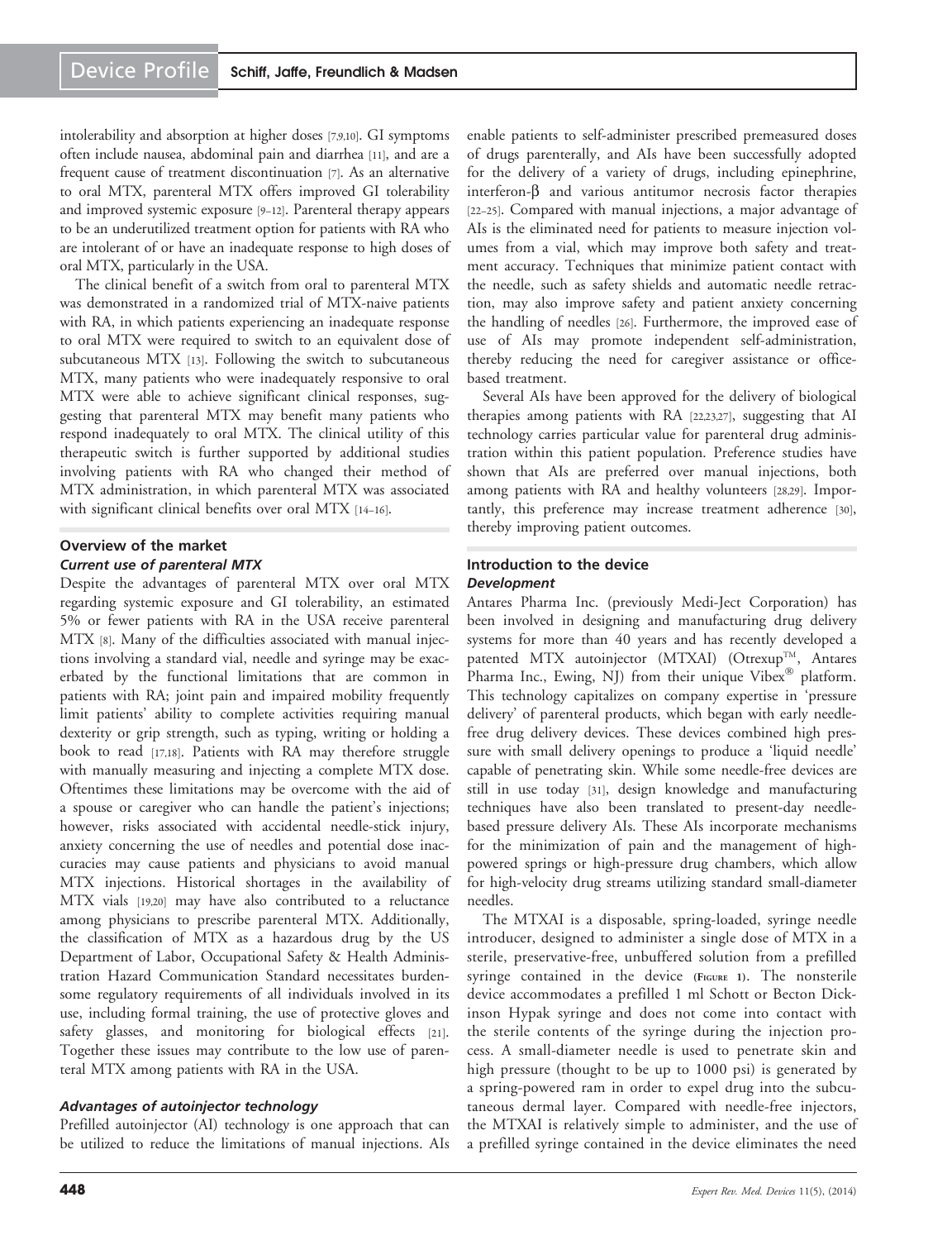<span id="page-3-0"></span>for patients to handle vials, needles and syringes, and to measure injection doses. The device is recommended for selfadministration into either the patient's thigh or abdomen and is currently available in four of the most commonly prescribed weekly doses of MTX: 10, 15, 20 and 25 mg [\[32](#page-9-0)].

#### Design & administration

The design and administration process of the MTXAI has been tailored to maximize safety and ease of use among patients with RA and to minimize pain. The device is D-shaped and approximately 1 inch in width, which allows for a natural fit in the palm of the patient's hand, and is large enough to grip easily [ANTARES PHARMA INC., DATA ON FILE]. The MTXAI is easy to self-administer; patients must first remove the safety cap, which easily strips the sterile needle shield from the



Figure 1. The Otrexup device.

prefilled syringe, then remove the safety clip, which readies the device for injection, and finally press the device's collar firmly against the injection site (thigh or abdomen), at a roughly 90˚ angle. This causes the collar to retract and expose the needle, which is then manually self-inserted into the skin [\(FIGURE](#page-4-0) 2). Retraction of the collar to a prespecified depth automatically triggers the device to expel the 0.4 ml dose of MTX subcutaneously. As the device is removed from the injection site, the collar automatically locks over the needle to prevent accidental needle injury. After self-administration, patients can verify that the medication was injected by checking the viewing window, which should appear blocked.

An important feature of this administration process is the method of collar activation, which accommodates patients with dexterity limitations in two important ways: first, patients do not need to press a button with their thumb to initiate injection, and second, the device collar causes the skin underneath to form a dome-like shape, eliminating the need to pinch a fold of skin around the injection site. Additionally, self-insertion of the needle is user-controlled and may be gentler than many autoinsert methods that use spring power to forcefully advance the needle through the patient's skin. The action of the MTXAI design is also rapid; the injection is completed within 1 sec [ANTARES PHARMA INC., DATA ON FILE], and patients are instructed to wait for a total of 3 s to ensure that the full dose was administered. This short delivery time may help to reduce injection pain, thereby increasing the likelihood of adherence and accurate dose delivery. Many formative human factor usability studies have found that patients remove AIs prior to completion of the injection stroke [ANTARES PHARMA INC., DATA ON FILE], and therefore, a rapid injection is essential to ensuring that a full-dose volume is delivered. The use of a small-diameter needle (27 gauge) and a shallow insertion depth  $\left($  <5 mm) also help to reduce injection pain by decreasing the probability of striking a nerve.

Requirements for the storage and disposal of the MTXAI are minimal; the device can conveniently be stored at room temperature, when shielded from light. To facilitate the safe and convenient disposal of used MTXAIs, Antares Pharma has created a safe disposal program, which is provided to patients free of charge. Participating patients receive sharps containers, which they return for incineration every 6 months via prepaid packages. The program eliminates the need for patients to manage the disposal of used needles in compliance with state requirements for sharps disposal and may further improve the convenience of treatment with the MTXAI.

Currently, Otrexup is the only MTXAI approved by the US FDA and is indicated for the management of patients with severe, active RA who are intolerant of or had an inadequate response to first-line therapy [[32](#page-9-0)]. Additional indications include the management of patients with polyarticular juvenile idiopathic arthritis who are intolerant of or had an inadequate response to first-line therapy, and symptomatic control of severe, recalcitrant, disabling psoriasis in adults who are not adequately responsive to other forms of therapy. Because syringe introducers are classified by the FDA as class II medical devices, a 510(k) would only be needed if the AI was marketed as a stand-alone device; as this syringe introducer is marketed together with the prefilled MTX syringe, it is considered a component of a combination product that was approved under a New Drug Application.

#### Clinical profile

The bioavailability, ease of use and injection pain associated with the MTXAI were investigated in two Phase II studies, each involving adult patients with RA who had been receiving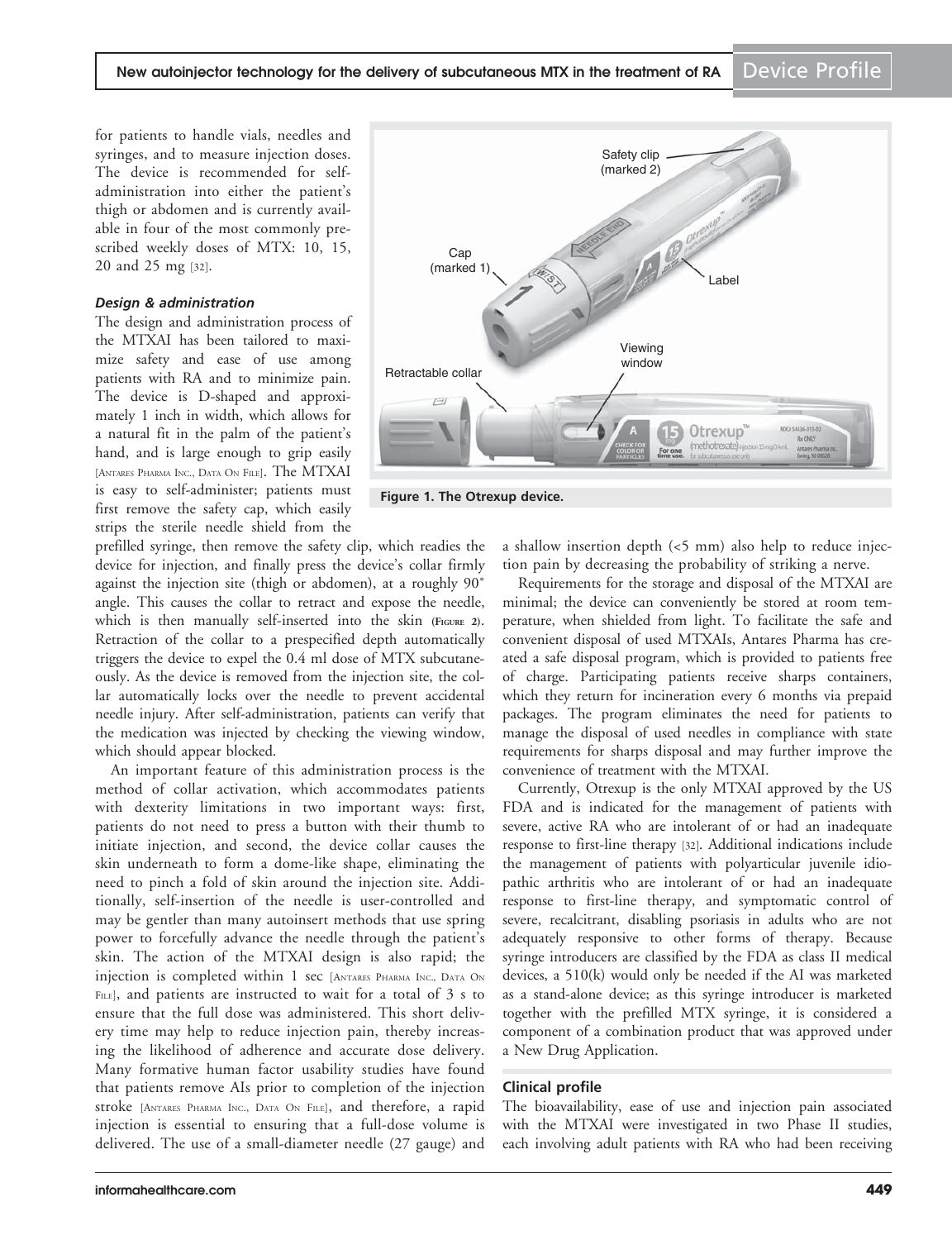<span id="page-4-0"></span>

Figure 2. Stages of drug delivery. (A) Prior to use, the needle is shielded by a protective collar. (B) The collar retracts as it is pressed against the skin, thereby exposing the needle for manual insertion. (C) Retraction of the collar automatically triggers the main spring to release, thereby injecting the contents of the prefilled syringe.  $(D)$  As the device is removed from the skin, the collar returns to its position covering the needle.

MTX for at least 3 months. Each patient in these studies was assigned an MTX dose among the four available MTXAI doses (10, 15, 20 and 25 mg) by the treating physician, based on the patient's current MTX treatment and disease control.

#### Actual human use study

The injection pain and ease of use of the MTXAI were investigated in a Phase II, multicenter, open-label, single-dose, single-arm, in-clinic US study of 101 adults with RA [\[33\]](#page-9-0). Each patient successfully performed self-administration after being trained on the proper use of the MTXAI by nursing staff at the investigator sites and evaluated pain associated with selfadministration on a 100-mm visual analog scale (0 indicates no pain and 100 indicates the worst pain imaginable). Patientreported administration site pain was minimal, with overall

| <b>Administration</b><br>site pain | <b>Methotrexate</b>            |                                |                                |                          |                               |  |
|------------------------------------|--------------------------------|--------------------------------|--------------------------------|--------------------------|-------------------------------|--|
|                                    | 10 <sub>mg</sub><br>$(n = 20)$ | 15 <sub>mg</sub><br>$(n = 30)$ | 20 <sub>mg</sub><br>$(n = 31)$ | $25 \,$ mg<br>$(n = 20)$ | <b>Overall</b><br>$(N = 101)$ |  |
| Day 1                              |                                |                                |                                |                          |                               |  |
| Mean (SD)                          | $1.0(1.0)^{t}$                 | 7.6(15.6)                      | 2.2(2.9)                       | 2.4 $(2.6)^{\dagger}$    | 3.6 $(9.1)^*$                 |  |
| Median                             | 1                              | $\overline{\phantom{0}}$       | 1                              | $\overline{\phantom{0}}$ | 1                             |  |
| Day 2                              |                                |                                |                                |                          |                               |  |
| Mean (SD)                          | 1.7(4.5)                       | 2.0(4.1)                       | 1.0(1.6)                       | 1.0(1.2)                 | 1.4(3.2)                      |  |
| Median                             | 0                              | $\overline{0}$                 | $\mathbf 0$                    | 0.5                      | $\overline{0}$                |  |
| $t_{n} = 10^{-7}$                  |                                |                                |                                |                          |                               |  |

<sup>"</sup>n = 19.<br><sup>‡</sup>n = 99.

VAS: Visual analog scale (0 = no pain and 100 = worst pain imaginable).

were also low; the most severe erythema reported was very slight or barely perceptible, and occurred in 7.7% of patients [\(FIGURE](#page-5-0) 3). This study additionally demonstrated the lack of difficulties associated with self-administration as more than 90% of patients agreed or strongly agreed that the 'device was easy to use' [\(FIGURE](#page-5-0) 4).

median visual analog scale pain scores of 1 immediately after self-administration, and 0 the following day (TABLE 1). Rates of injection-site erythema, or redness,

#### Bioavailability study

The bioavailability of MTX as delivered by the MTXAI was compared with that delivered by oral MTX in a multicenter, open-label, randomized, three-way crossover, Phase II study [\[8\]](#page-8-0). Each patient in the study received a random sequence of three MTX treatments delivered 1:1:1 as

oral MTX, MTXAI self-administered to the thigh and MTXAI self-administered to the abdomen. Overall, 49 patients participated and received one or more doses of study drug. Blood samples were obtained for pharmacokinetic analysis predose and at multiple time points throughout 24 h after administration. Pharmacokinetic analysis demonstrated a bioequivalence between MTXAI self-administered to the thigh compared with the abdomen, suggesting that these two injection sites allow for equivalent drug delivery [\[8\]](#page-8-0). Furthermore, systemic bioavailability following MTXAI self-administration was shown to increase dose-proportionately, indicating no absorption limitations within this range [\(FIGURE](#page-6-0) 5). In contrast, the bioavailability of MTX delivered orally reached a plateau at approximately 15 mg, likely as a result of GI absorption limitations [[9,10](#page-8-0)].

#### Safety

The safety of the MTXAI was also assessed in each of these studies, and no unexpected treatment-emergent adverse events (TEAEs) were identified, based on the known safety profile of MTX. Within the actual human use study, three patients (2.97%) experienced one or more TEAEs; of these, one was considered by the investigator to be related to study drug (mild headache in a patient receiving 20 mg MTXAI) [\[33\]](#page-9-0). Within the bioavailability study, five patients (10.2%) experienced one or more TEAEs; of these, one was considered by the investigator to be related to study drug (mild and transient nausea in a patient receiving oral MTX) [\[8](#page-8-0)].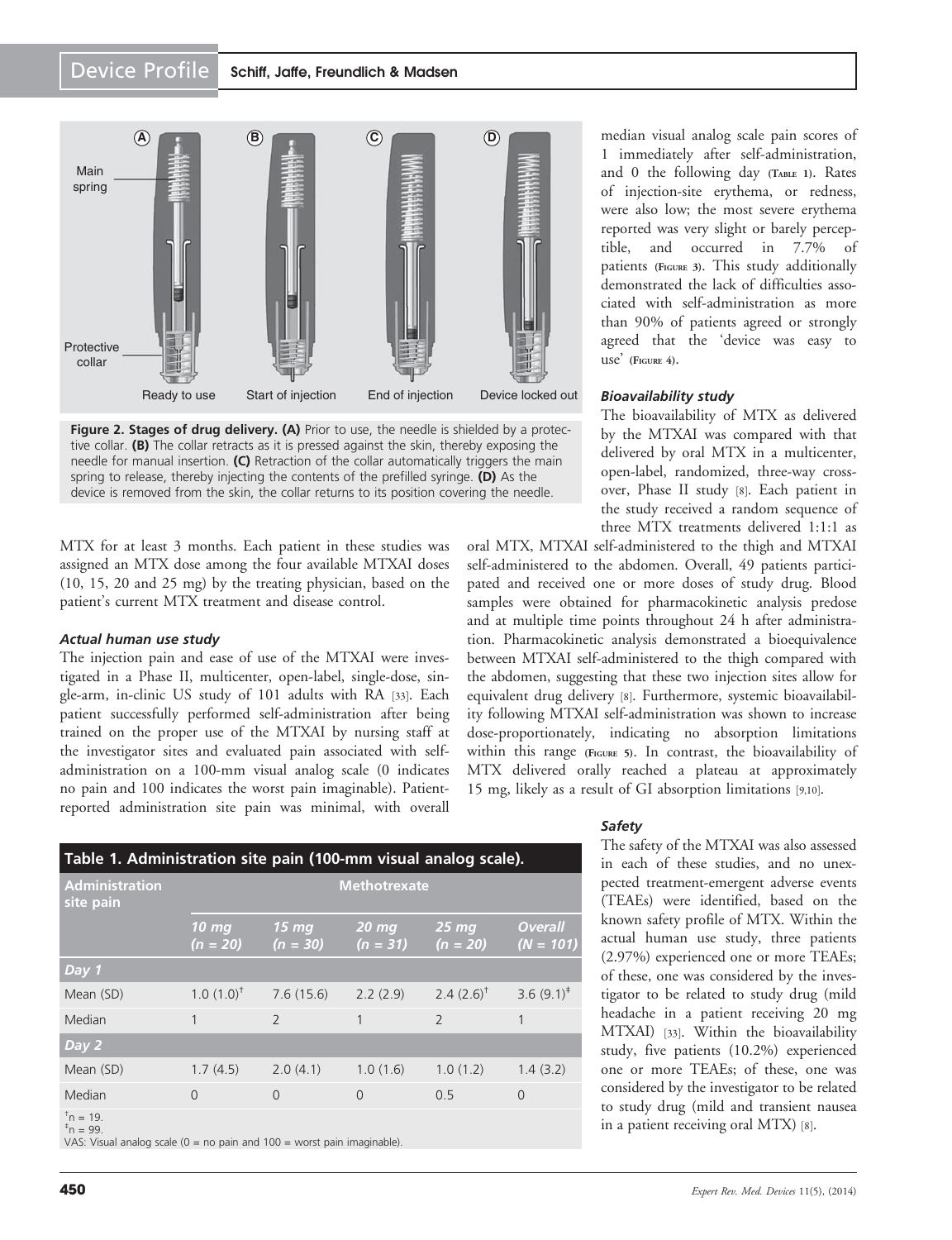#### <span id="page-5-0"></span>Alternative injection devices used in the treatment of RA

Otrexup is the only MTX delivery device approved by the FDA, although several other injection devices have been approved for the delivery of biological therapies to patients with RA [\(TABLE](#page-6-0) 2) [\[22](#page-8-0),[23,27](#page-8-0)]. Many of these devices have been designed with similar characteristics to the MTXAI, although additional unique attributes of the MTXAI may make this device particularly well suited to the specific needs of the RA patient population.

The MTXAI is one of four FDAapproved injection devices indicated for

the treatment of RA, including a total of three AIs [[22,23](#page-8-0)[,32](#page-9-0)], and one pen injector [[27](#page-8-0)]. Additionally, seven prefilled syringes [[22](#page-8-0),[23](#page-8-0),[27](#page-8-0),[34](#page-9-0)–[37\]](#page-9-0) are available. Although some patients continue to use prefilled syringes, a major advancement of AI and pen injector technology is the automated injection step, which eliminates the requirement for patients to use their thumb to manually depress a syringe plunger. This advancement may increase the safety and ease of use of the device, particularly among patients with functional limitations. Additionally, the use of a protective collar, which surrounds the needle within AIs and pen injectors, decreases the risk of accidental needle injury and may reduce anxiety among patients fearful of needles. The force of the protective collar against the skin surrounding the injection site may also distract or desensitize patients to the needle insertion and decrease the perception of pain.

Among the AIs used in the treatment of RA, the MTXAI is unique, primarily because of its self-inserted needle mechanism and its collar-activated injection mechanism [\(FIGURE](#page-4-0) 2). Unlike other AIs, the insertion of the needle into the skin is controlled by the user, which can be gentler than spring-powered autoinsertion methods. Additionally, the injection step is automatically initiated by retraction of the safety collar rather than the

press of a button, which minimizes the physical requirements associated with injection. Another important advantage of the MTXAI is its rapid drug delivery; during the injection step, users are instructed to hold the device in place for 3 s [ANTARES PHARMA INC., DATA ON FILE], unlike the 10–15 s required for biological AIs [[22](#page-8-0),[23](#page-8-0),[27](#page-8-0)]. The rapid speed of injection may promote safety, ease of use and treatment adherence as users are less likely to prematurely remove the device from the injection site. Additional benefits of the MTXAI involve its drug formulation; the MTXAI, unlike the biological AIs, does not require refrigeration



Figure 3. Severity of erythema.

and can be delivered as a relatively small volume (0.4 vs  $0.5-1$  ml).

#### Conclusion

The MTXAI fulfills an unmet medical need among patients with RA by facilitating the safe and convenient parenteral administration of MTX. Because of an increasing awareness among rheumatologists regarding the value of parenteral MTX, as well as the technological advancements of the MTXAI specific to the needs of patients with RA, the MTXAI may become a valuable MTX delivery method and may increase the usage of parenteral MTX as a treatment option for RA.

An important benefit of increased parenteral MTX usage is the potential for greater numbers of patients to reach an optimally effective MTX dose. Because of the greater systemic exposure provided by parenteral MTX, parenteral administration may extend the therapeutic range of MTX and benefit patients who would otherwise discontinue MTX due to intolerance or inadequate efficacy. Importantly, exposure optimization may improve patient outcomes and increase rates of remission and low-disease activity. Another benefit of increasing MTX response rates is a diminished need for additional therapies such as nonsteroidal anti-inflammatory drugs, prednisone and



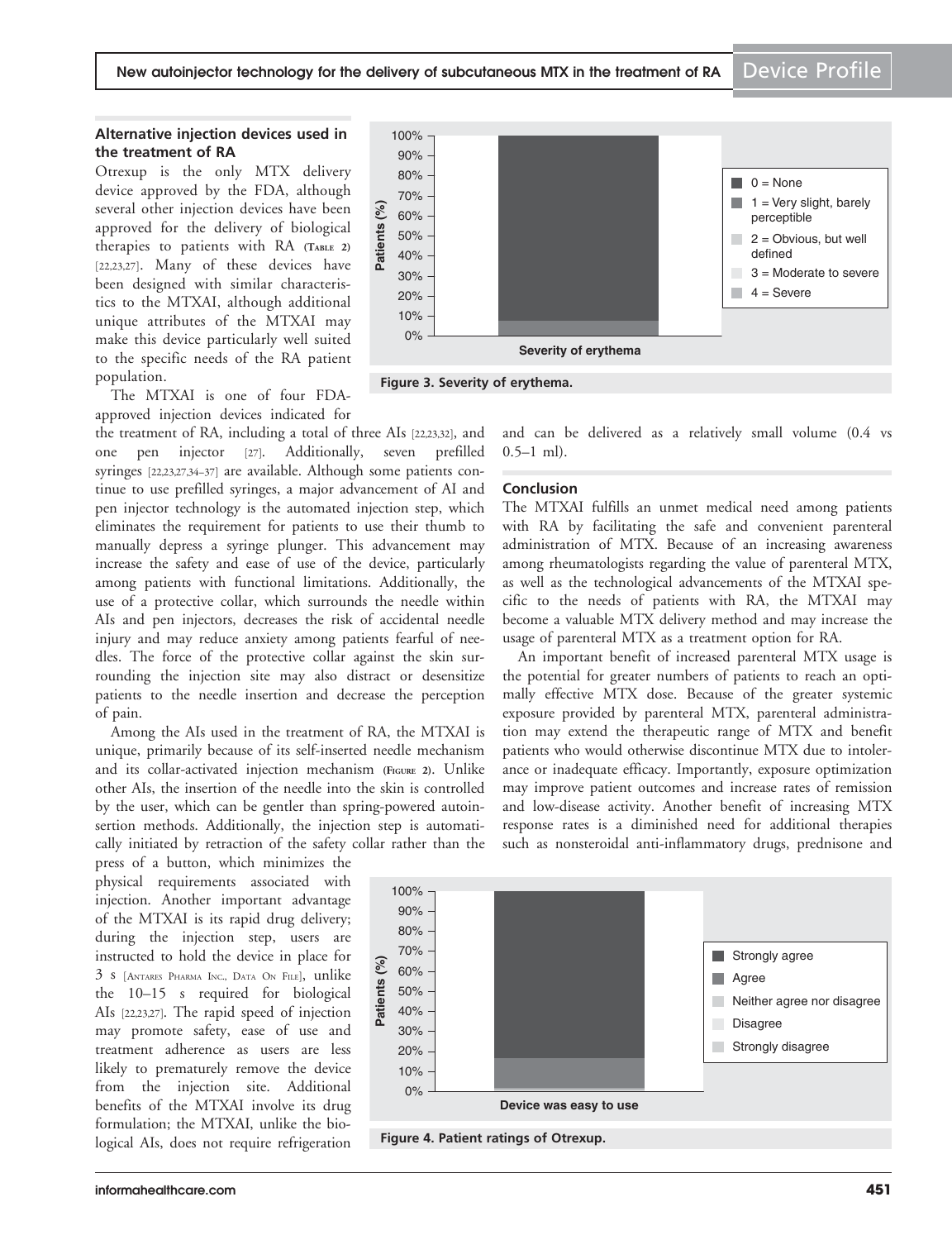<span id="page-6-0"></span>

Figure 5. MTX bioavailability. AUC: Area under the curve; MTX: Methotrexate; SC: Subcutaneous. Reproduced with permission from BMJ publishing group. Data taken from [\[8](#page-8-0)].

biologics. The ability to delay the initiation of biological therapies may be particularly important because of concerns regarding both the safety and cost associated with the use of biologics [\[38,39](#page-9-0)].

Although not all patients with RA will require parenteral MTX administration or benefit from AI technology, the MTXAI device fills a specific therapeutic need and is uniquely tailored to the needs of this patient population. The MTXAI provides a new treatment option for patients with RA and may be a valuable tool for clinicians to consider throughout their patients' course of treatment.

#### Expert commentary

The most important specifications of the MTXAI contribute to its safety and ease of use among patients with RA. The incorporation of a protective collar surrounding the needle and the minimal handling requirements of the MTXAI decrease the potential for injury, and the shallow insertion depth, narrow needle thickness and self-insertion method minimize injectionsite pain. Furthermore, the size of the device, its rapid speed of injection and the eliminated need for users to measure injection volumes or manually initiate the injection stroke contribute to the convenience of the MTXAI, particularly among patients with RA who may experience limitations in manual dexterity.

The widespread usage of MTX among patients with RA and its potential to be administered regularly over several years or more suggest that the MTXAI may be an appropriate treatment option for a large number of patients with RA. Additionally, the ability of MTX to be combined with other conventional or biological DMARDs suggests that the MTXAI could be used concomitantly with various other RA treatments. Future developments could further increase the convenience of treatment by combining AI device technologies so that MTX and other parenteral therapies could be combined into a single weekly injection. Improvements in treatment convenience could be expected to increase treatment adherence and may have important effects on patient outcomes.

#### Five-year view

Because of the long history of MTX as a safe and effective treatment for RA, as well as its widespread usage within the

| Table 2. Alternative injection devices approved by the FDA for rheumatoid arthritis. |                                              |                                       |                                       |                                                                          |  |  |  |  |
|--------------------------------------------------------------------------------------|----------------------------------------------|---------------------------------------|---------------------------------------|--------------------------------------------------------------------------|--|--|--|--|
| <b>Device characteristics</b>                                                        | Simponi <sup>[23]</sup><br>(Janssen Biotech) | <b>Enbrel</b> $[22,40]$<br>(Amgen)    | Humira [27]<br>(AbbVie)               | Otrexup $[32]$<br>(Antares)                                              |  |  |  |  |
| Type of device                                                                       | Autoinjector<br>(SmartJect)                  | Autoinjector<br>(SureClick)           | Pen injector                          | Autoinjector                                                             |  |  |  |  |
| Drug                                                                                 | Golimumab                                    | Etanercept                            | Adalimumab                            | Methotrexate                                                             |  |  |  |  |
| Insertion mechanism <sup>+</sup>                                                     | Autoinserted                                 | Autoinserted                          | Autoinserted                          | Self-inserted                                                            |  |  |  |  |
| Injection mechanism                                                                  | Button activated                             | Button activated                      | Button activated                      | Collar activated                                                         |  |  |  |  |
| Doses available                                                                      | 50 mg in 0.5 ml<br>100 mg in 1 ml            | 50 mg in 0.98 ml                      | 40 mg in 0.8 ml                       | 10 mg in 0.4 ml<br>15 mg in 0.4 ml<br>20 mg in 0.4 ml<br>25 mg in 0.4 ml |  |  |  |  |
| Needle gauge                                                                         | 27                                           | 27                                    | 27                                    | 27                                                                       |  |  |  |  |
| Injection indicator <sup>#</sup>                                                     | Yellow indicator in<br>viewing window        | Purple indicator in<br>viewing window | Yellow indicator in<br>viewing window | Blocked viewing window                                                   |  |  |  |  |
| Length of injection                                                                  | Up to $15 s$                                 | 15 <sub>s</sub>                       | 10 <sub>s</sub>                       | 3 <sub>s</sub>                                                           |  |  |  |  |
| Storage temperature                                                                  | Refrigeration                                | Refrigeration                         | Refrigeration                         | Room temperature                                                         |  |  |  |  |
|                                                                                      |                                              |                                       |                                       |                                                                          |  |  |  |  |

† Self-insertion (manual insertion of the needle into the skin) vs autoinsertion (automatic spring-powered insertion of the needle into the skin). ‡ An indication that the injection is complete. RA: Rheumatoid arthritis.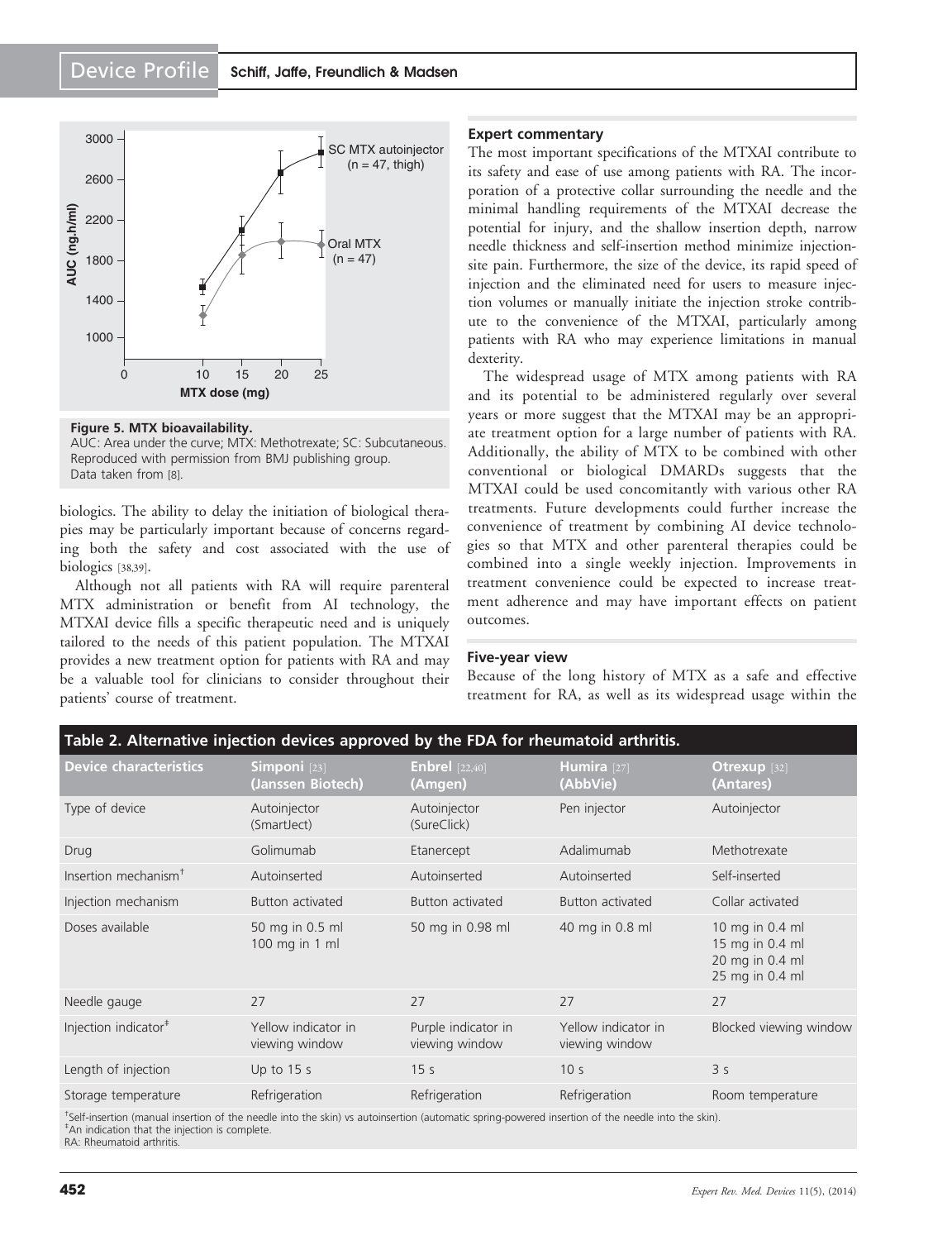RA patient population, MTX will likely continue to be an integral component of RA treatment throughout the next 5 years or more. Additionally, we expect its critical role within first-line therapy, including recommendations by both the American College of Rheumatology and the European League Against Rheumatism [[3](#page-8-0),[4](#page-8-0)], to remain unchallenged.

Within the next several years, the use of MTX among patients with RA in the USA may increase because of increased access to care following implementation of the Affordable Care Act and earlier referrals from primary care physicians to rheumatologists. Starting and maximum MTX doses prescribed by rheumatologists may also increase because of a greater understanding of the pharmacokinetics of oral and parenteral MTX and the continued availability of the MTXAI. A greater use of electronic medical records may further improve MTX dose optimization, thereby increasing the numbers of patients who can benefit from treatment with MTX.

The availability of the MTXAI is likely to further facilitate these trends by increasing the accessibility of parenteral MTX and by enabling patients to achieve higher maximum MTX doses. Because of its convenience and ease of use, the MTXAI is likely to appeal to many patients with RA and may become established as a valuable treatment option within the RA patient population.

#### Information resources

- Arthritis Foundation. [www.arthritis.org](http://www.arthritis.org)
- American College of Rheumatology. [www.rheumatology.org](http://www.rheumatology.org)
- Otrexup<sup>TM</sup>. [www.otrexup.com](http://www.otrexup.com)
- Otrexup prescribing information. (Antares Pharma, Inc., 2013, Ewing, NJ, USA). [www.otrexup.com](http://www.otrexup.com)
- Simponi<sup>®</sup> Medication Guide (Janssen Biotech, Inc., 2013, Horsham, PA, USA). [www.simponi.com](http://www.simponi.com)
- $Enberel^@$  Instructions for Use (Amgen, 2013, Thousand Oaks, CA, USA). [www.enbrel.com](http://www.enbrel.com)
- Humira<sup>®</sup> Instructions for Use (AbbVie Inc., 2013, North Chicago, IL, USA) [www.humira.com](http://www.humira.com)

#### Financial & competing interests disclosure

M Schiff is a consultant for Antares Pharma; J Jaffe is an employee of Antares Pharma; B Freundlich is an employee of Antares Pharma, a shareholder of Pfizer, and a consultant for Celgene and Bristol-Myers Squibb; P Madsen is an employee of Antares Pharma. The authors have no other relevant affiliations or financial involvement with any organization or entity with a financial interest in or financial conflict with the subject matter or materials discussed in the manuscript apart from those disclosed.

Medical writing assistance was provided by Anna Abt, ETHOS Health Communications, Newtown, Pennsylvania, with funding from Antares Pharma, Inc., Ewing, New Jersey.

#### Key issues

- Methotrexate (MTX) is the cornerstone of treatment for patients with rheumatoid arthritis (RA) because of its efficacy and safety, and it is typically administered orally in the USA.
- Although oral MTX is generally well tolerated, the primary reasons for its discontinuation are gastrointestinal (GI) distress and inefficacy.
- Switching to parenteral MTX may offer improved GI tolerability and systemic exposure, and may be an underutilized treatment option for patients who experience an inadequate response to oral MTX at their greatest tolerated dose.
- Patients appear to frequently avoid parenteral drug administration because of difficulties in safely administering an accurate dose; these difficulties may be exacerbated within an RA patient population because of functional limitations.
- A safe and easy method of parenteral MTX administration may improve treatment adherence and patient outcomes and expand the clinical utility of MTX as a treatment option for RA.
- Otrexup<sup>™</sup> is the only automated MTX injection device currently approved by the Food and Drug Administration and allows patients to self-administer prespecified doses of MTX subcutaneously.
- Otrexup may improve upon standard subcutaneous injections requiring a vial, needle and syringe by eliminating the need for patients to measure doses and manually depress a syringe plunger.
- Otrexup may improve upon other autoinjectors indicated for the treatment of RA by allowing for self-controlled manual insertion of the needle, a button-less automatic injection mechanism and a rapid injection stroke.
- Self-administration of MTX via autoinjection delivers greater systemic levels of MTX than oral administration of an equivalent dose and is associated with minimal patient-reported pain.
- MTX autoinjection may be a valuable tool to facilitate the safe and accurate administration of parenteral MTX among patients with RA.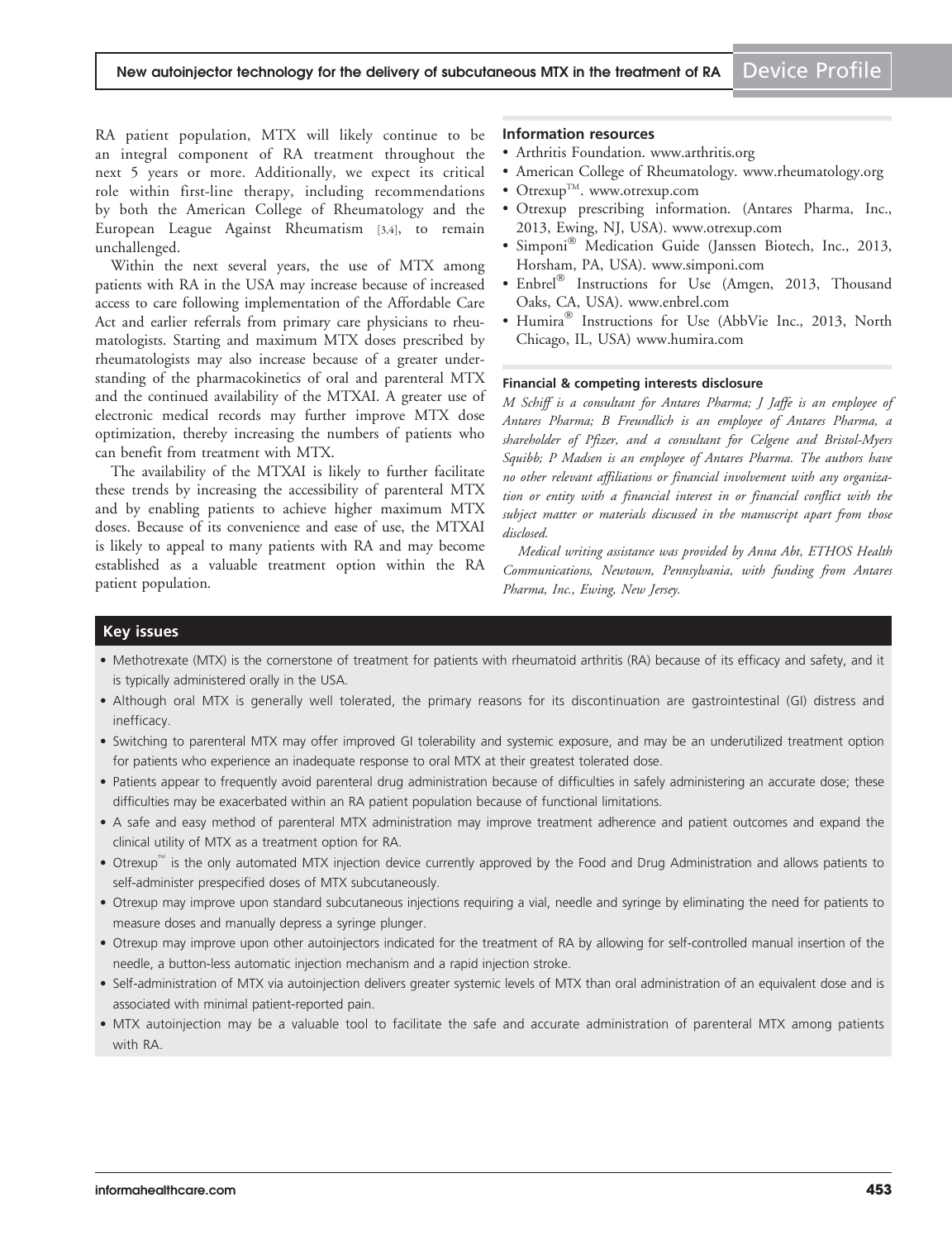#### <span id="page-8-0"></span>**References**

Papers of special note have been highlighted as: • of interest

- •• of considerable interest
- 1. Dunkin MA. Who gets RA? In: Arthritis Foundation. 2014. Available from: [www.](www.arthritistoday.org/about-arthritis/types-of-arthritis/rheumatoid-arthritis/who-gets-ra-and-why/who-gets-ra/how-do-you-get-ra.php) [arthritistoday.org/about-arthritis/types-of](www.arthritistoday.org/about-arthritis/types-of-arthritis/rheumatoid-arthritis/who-gets-ra-and-why/who-gets-ra/how-do-you-get-ra.php)[arthritis/rheumatoid-arthritis/who-gets-ra](www.arthritistoday.org/about-arthritis/types-of-arthritis/rheumatoid-arthritis/who-gets-ra-and-why/who-gets-ra/how-do-you-get-ra.php)[and-why/who-gets-ra/how-do-you-get-ra.php](www.arthritistoday.org/about-arthritis/types-of-arthritis/rheumatoid-arthritis/who-gets-ra-and-why/who-gets-ra/how-do-you-get-ra.php)
- 2. Lipsky P. Rheumatoid arthritis. In: Longo DL, Kasper DL, Jameson JL, et al. editors. Harrison's principles of internal medicine. McGraw-Hill; New York, NY, USA: 2008
- 3. Singh JA, Furst DE, Bharat A, et al. [2012 update of the 2008 American College](http://www.ncbi.nlm.nih.gov/pubmed/22473917?dopt=Abstract) [of Rheumatology recommendations for the](http://www.ncbi.nlm.nih.gov/pubmed/22473917?dopt=Abstract) [use of disease-modifying antirheumatic](http://www.ncbi.nlm.nih.gov/pubmed/22473917?dopt=Abstract) [drugs and biologic agents in the treatment](http://www.ncbi.nlm.nih.gov/pubmed/22473917?dopt=Abstract) [of rheumatoid arthritis](http://www.ncbi.nlm.nih.gov/pubmed/22473917?dopt=Abstract). Arthritis Care Res (Hoboken) 2012;64(5):625-39
- Current recommendations from the American College of Rheumatology for the treatment of rheumatoid arthritis.
- 4. Smolen JS, Landewe R, Breedveld FC, et al. [EULAR recommendations for the](http://www.ncbi.nlm.nih.gov/pubmed/24161836?dopt=Abstract) [management of rheumatoid arthritis with](http://www.ncbi.nlm.nih.gov/pubmed/24161836?dopt=Abstract) [synthetic and biological disease-modifying](http://www.ncbi.nlm.nih.gov/pubmed/24161836?dopt=Abstract) [antirheumatic drugs: 2013 update](http://www.ncbi.nlm.nih.gov/pubmed/24161836?dopt=Abstract). Ann Rheum Dis 2014;73(3):492-509
- Current recommendations from the European League Against Rheumatism for the treatment of rheumatoid arthritis.
- 5. Fleischmann R. [Don](http://www.ncbi.nlm.nih.gov/pubmed/21339283?dopt=Abstract)'[t forget traditional](http://www.ncbi.nlm.nih.gov/pubmed/21339283?dopt=Abstract) [DMARDs](http://www.ncbi.nlm.nih.gov/pubmed/21339283?dopt=Abstract). Rheumatology (Oxford) 2011; 50(3):429-30
- 6. Sokka T, Kautiainen H, Toloza S, et al. [QUEST-RA: quantitative clinical assessment](http://www.ncbi.nlm.nih.gov/pubmed/17412740?dopt=Abstract) [of patients with rheumatoid arthritis seen in](http://www.ncbi.nlm.nih.gov/pubmed/17412740?dopt=Abstract) [standard rheumatology care in 15 countries.](http://www.ncbi.nlm.nih.gov/pubmed/17412740?dopt=Abstract) Ann Rheum Dis 2007;66(11):1491-6
- 7. Yazici Y, Sokka T, Kautiainen H, et al. [Long term safety of methotrexate in routine](http://www.ncbi.nlm.nih.gov/pubmed/15208176?dopt=Abstract) [clinical care: discontinuation is unusual and](http://www.ncbi.nlm.nih.gov/pubmed/15208176?dopt=Abstract) [rarely the result of laboratory abnormalities](http://www.ncbi.nlm.nih.gov/pubmed/15208176?dopt=Abstract). Ann Rheum Dis 2005;64(2):207-11
- 8. Schiff M, Jaffe J, Freundlich B. [Head-to](http://www.ncbi.nlm.nih.gov/pubmed/24728329?dopt=Abstract)[head, randomized, crossover study of oral vs](http://www.ncbi.nlm.nih.gov/pubmed/24728329?dopt=Abstract) [subcutaneous methotrexate in patients with](http://www.ncbi.nlm.nih.gov/pubmed/24728329?dopt=Abstract) [rheumatoid arthritis: drug-exposure](http://www.ncbi.nlm.nih.gov/pubmed/24728329?dopt=Abstract) [limitations of oral methotrexate at doses](http://www.ncbi.nlm.nih.gov/pubmed/24728329?dopt=Abstract)  $\geq$ [15 mg may be overcome with](http://www.ncbi.nlm.nih.gov/pubmed/24728329?dopt=Abstract) [subcutaneous administration.](http://www.ncbi.nlm.nih.gov/pubmed/24728329?dopt=Abstract) Ann Rheum Dis 2014. [Epub ahead of print]
- A randomized crossover study demonstrating increased bioavailability of methotrexate (MTX) following subcutaneous vs oral administration.
- 9. Hoekstra M, Haagsma C, Neef C, et al. [Bioavailability of higher dose methotrexate](http://www.ncbi.nlm.nih.gov/pubmed/15088287?dopt=Abstract) [comparing oral and subcutaneous](http://www.ncbi.nlm.nih.gov/pubmed/15088287?dopt=Abstract) [administration in patients with rheumatoid](http://www.ncbi.nlm.nih.gov/pubmed/15088287?dopt=Abstract) [arthritis.](http://www.ncbi.nlm.nih.gov/pubmed/15088287?dopt=Abstract) J Rheumatol 2004;31(4):645-8
- 10. Tian H, Cronstein BN. [Understanding the](http://www.ncbi.nlm.nih.gov/pubmed/17922664?dopt=Abstract) [mechanisms of action of methotrexate:](http://www.ncbi.nlm.nih.gov/pubmed/17922664?dopt=Abstract) [implications for the treatment of](http://www.ncbi.nlm.nih.gov/pubmed/17922664?dopt=Abstract) [rheumatoid arthritis](http://www.ncbi.nlm.nih.gov/pubmed/17922664?dopt=Abstract). Bull NYU Hosp Jt Dis 2007;65(3):168-73
- 11. Rutkowska-Sak L, Rell-Bakalarska M, Lisowska B. Oral vs. subcutaneous low-dose methotrexate treatment in reducing gastrointestinal side effects. Reumatologia 2009;47(4):207-11
- 12. Jacobs JW. [Lessons for the use of](http://www.ncbi.nlm.nih.gov/pubmed/22685273?dopt=Abstract) [non-biologic anchor treatments for](http://www.ncbi.nlm.nih.gov/pubmed/22685273?dopt=Abstract) [rheumatoid arthritis in the era of biologic](http://www.ncbi.nlm.nih.gov/pubmed/22685273?dopt=Abstract) [therapies.](http://www.ncbi.nlm.nih.gov/pubmed/22685273?dopt=Abstract) Rheumatology (Oxford) 2012; 51(Suppl 4):iv27-33
- 13. Braun J, Kastner P, Flaxenberg P, et al. [Comparison of the clinical efficacy and](http://www.ncbi.nlm.nih.gov/pubmed/18163521?dopt=Abstract) [safety of subcutaneous versus oral](http://www.ncbi.nlm.nih.gov/pubmed/18163521?dopt=Abstract) [administration of methotrexate in patients](http://www.ncbi.nlm.nih.gov/pubmed/18163521?dopt=Abstract) [with active rheumatoid arthritis: results of a](http://www.ncbi.nlm.nih.gov/pubmed/18163521?dopt=Abstract) [six-month, multicenter, randomized,](http://www.ncbi.nlm.nih.gov/pubmed/18163521?dopt=Abstract) [double-blind, controlled, phase IV trial.](http://www.ncbi.nlm.nih.gov/pubmed/18163521?dopt=Abstract) Arthritis Rheum 2008;58(1):73-81
- A randomized head-to-head comparison of the efficacy and safety of oral vs subcutaneous MTX, among MTX-naive patients with rheumatoid arthritis (RA).
- 14. Bakker MF, Jacobs JW, Welsing PM, et al. [Are switches from oral to subcutaneous](http://www.ncbi.nlm.nih.gov/pubmed/20511610?dopt=Abstract) [methotrexate or addition of ciclosporin to](http://www.ncbi.nlm.nih.gov/pubmed/20511610?dopt=Abstract) [methotrexate useful steps in a tight control](http://www.ncbi.nlm.nih.gov/pubmed/20511610?dopt=Abstract) [treatment strategy for rheumatoid arthritis?](http://www.ncbi.nlm.nih.gov/pubmed/20511610?dopt=Abstract) [A post hoc analysis of the CAMERA study](http://www.ncbi.nlm.nih.gov/pubmed/20511610?dopt=Abstract). Ann Rheum Dis 2010;69(10):1849-52
- A randomized trial demonstrating significant clinical improvements among patients with RA who switched from oral to subcutaneous MTX due to intolerability or inefficacy.
- 15. Mainman H, McClaren E, Heycock C, et al. [When should we use parenteral](http://www.ncbi.nlm.nih.gov/pubmed/20544244?dopt=Abstract) [methotrexate?](http://www.ncbi.nlm.nih.gov/pubmed/20544244?dopt=Abstract) Clin Rheumatol 2010;29(10): 1093-8
- A retrospective analysis of patients with RA, which demonstrated significant clinical improvements among patients with RA who switched from oral to subcutaneous MTX due to intolerability or inefficacy.
- 16. Wegrzyn J, Adeleine P, Miossec P. [Better](http://www.ncbi.nlm.nih.gov/pubmed/15361377?dopt=Abstract) [efficacy of methotrexate given by](http://www.ncbi.nlm.nih.gov/pubmed/15361377?dopt=Abstract) [intramuscular injection than orally in](http://www.ncbi.nlm.nih.gov/pubmed/15361377?dopt=Abstract) [patients with rheumatoid arthritis](http://www.ncbi.nlm.nih.gov/pubmed/15361377?dopt=Abstract). Ann Rheum Dis 2004;63(10):1232-4
- 17. Brorsson S, Nilsdotter A, Pedersen E, et al. [Relationship between finger flexion and](http://www.ncbi.nlm.nih.gov/pubmed/22674244?dopt=Abstract) [extension force in healthy women and](http://www.ncbi.nlm.nih.gov/pubmed/22674244?dopt=Abstract) [women with rheumatoid arthritis](http://www.ncbi.nlm.nih.gov/pubmed/22674244?dopt=Abstract). J Rehabil Med 2012;44(7):605-8
- 18. Whalley D, McKenna SP, de Jong Z, van der Heijde D. [Quality of life in](http://www.ncbi.nlm.nih.gov/pubmed/9291858?dopt=Abstract) [rheumatoid arthritis](http://www.ncbi.nlm.nih.gov/pubmed/9291858?dopt=Abstract). Br J Rheumatol 1997; 36(8):884-8
- 19. Methotrexate shortage. Update: date of availability. Spondylitis Association of America; CA, USA: 2004
- 20. Harris G. Supply of a cancer drug may run out within weeks. In: The New York Times. New York, NY, USA: 2012
- 21. Occupational safety and health administration technical manual. Controlling occupational exposure to hazardous drugs. 1999
- 22. Enbrel [package insert]. Amgen, Thousand Oaks, CA, USA. 2013
- 23. Simponi [package insert]. Janssen Biotech, Inc., Horsham, PA, USA. 2013
- 24. D'Arcy C, Thomas D, Stoneman D, Parkes L. [Patient assessment of an electronic](http://www.ncbi.nlm.nih.gov/pubmed/22298944?dopt=Abstract) [device for subcutaneous self-injection of](http://www.ncbi.nlm.nih.gov/pubmed/22298944?dopt=Abstract) [interferon beta-1a for multiple sclerosis:](http://www.ncbi.nlm.nih.gov/pubmed/22298944?dopt=Abstract) [an observational study in the UK and](http://www.ncbi.nlm.nih.gov/pubmed/22298944?dopt=Abstract) [Ireland](http://www.ncbi.nlm.nih.gov/pubmed/22298944?dopt=Abstract). Patient Prefer Adherence 2012;6: 55-61
- 25. Frew AJ. [What are the](http://www.ncbi.nlm.nih.gov/pubmed/20716315?dopt=Abstract) '[ideal](http://www.ncbi.nlm.nih.gov/pubmed/20716315?dopt=Abstract)' [features of an](http://www.ncbi.nlm.nih.gov/pubmed/20716315?dopt=Abstract) [adrenaline \(epinephrine\) auto-injector in the](http://www.ncbi.nlm.nih.gov/pubmed/20716315?dopt=Abstract) [treatment of anaphylaxis?](http://www.ncbi.nlm.nih.gov/pubmed/20716315?dopt=Abstract) Allergy 2011; 66(1):15-24
- 26. Thompson I, Lange J. Pen and autoinjector drug delivery devices. In: Kolhe P, Shah M, Rathore N, Sterile product development. Springer; New York, NY, USA: 2013. p. 331-56
- 27. Humira [package insert]. AbbVie Inc., North Chicago, IL, USA. 2013
- 28. Berteau C, Schwarzenbach F, Donazzolo Y, et al. [Evaluation of performance, safety,](http://www.ncbi.nlm.nih.gov/pubmed/21049090?dopt=Abstract) [subject acceptance, and compliance of a](http://www.ncbi.nlm.nih.gov/pubmed/21049090?dopt=Abstract) [disposable autoinjector for subcutaneous](http://www.ncbi.nlm.nih.gov/pubmed/21049090?dopt=Abstract) [injections in healthy volunteers.](http://www.ncbi.nlm.nih.gov/pubmed/21049090?dopt=Abstract) Patient Prefer Adherence 2010;4:379-88
- 29. Kivitz A, Cohen S, Dowd JE, et al. [Clinical](http://www.ncbi.nlm.nih.gov/pubmed/17157117?dopt=Abstract) [assessment of pain, tolerability, and](http://www.ncbi.nlm.nih.gov/pubmed/17157117?dopt=Abstract) [preference of an autoinjection pen versus a](http://www.ncbi.nlm.nih.gov/pubmed/17157117?dopt=Abstract) [prefilled syringe for patient](http://www.ncbi.nlm.nih.gov/pubmed/17157117?dopt=Abstract) [self-administration of the fully human,](http://www.ncbi.nlm.nih.gov/pubmed/17157117?dopt=Abstract) [monoclonal antibody adalimumab: the](http://www.ncbi.nlm.nih.gov/pubmed/17157117?dopt=Abstract) [TOUCH trial](http://www.ncbi.nlm.nih.gov/pubmed/17157117?dopt=Abstract). Clin Ther 2006;28(10): 1619-29
- 30. Pozzilli C, Schweikert B, Ecari U, Oentrich W. [BetaPlus Study group.](http://www.ncbi.nlm.nih.gov/pubmed/21636099?dopt=Abstract) [Supportive strategies to improve adherence](http://www.ncbi.nlm.nih.gov/pubmed/21636099?dopt=Abstract) [to IFN beta-1b in multiple sclerosis–results](http://www.ncbi.nlm.nih.gov/pubmed/21636099?dopt=Abstract)